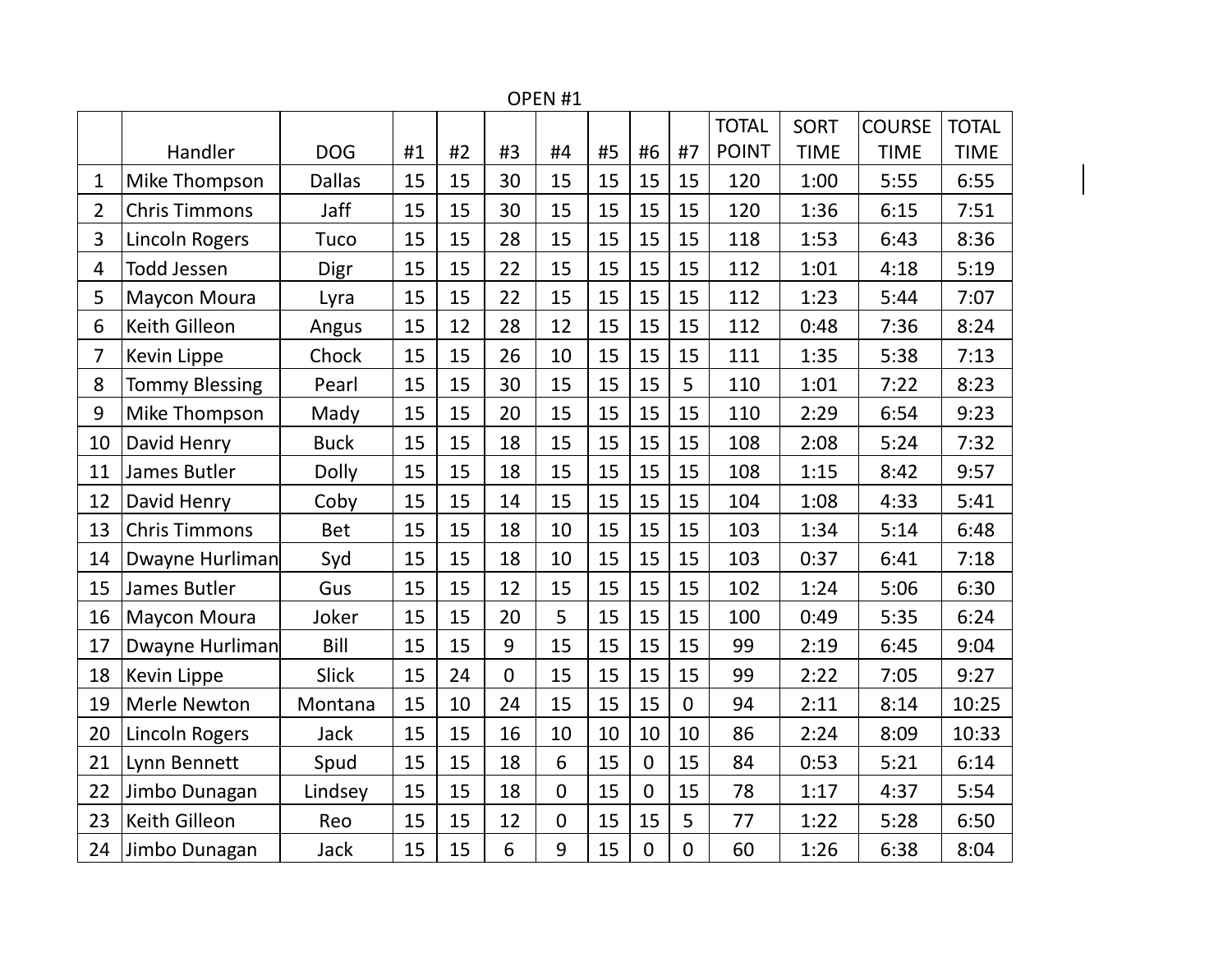| <b>GREEN DOG #1</b> |                       |                |    |    |                |                |                |                |                |              |             |               |              |
|---------------------|-----------------------|----------------|----|----|----------------|----------------|----------------|----------------|----------------|--------------|-------------|---------------|--------------|
|                     |                       |                |    |    |                |                |                |                |                | <b>TOTAL</b> | <b>SORT</b> | <b>COURSE</b> | <b>TOTAL</b> |
|                     | Handler               | <b>DOG</b>     | #1 | #2 | #3             | #4             | #5             | #6             | #7             | <b>POINT</b> | <b>TIME</b> | <b>TIME</b>   | <b>TIME</b>  |
| 1                   | David Henry           | Kimber         | 15 | 15 | 30             | 15             | 15             | 15             | 15             | 120          | 2:33        | 5:56          | 8:29         |
| 2                   | <b>Lincoln Rogers</b> | Rip            | 15 | 15 | 26             | 15             | 15             | 15             | 15             | 116          | 6:52        | 8:40          | 15:32        |
| 3                   | David Henry           | Coop           | 15 | 15 | 30             | 6              | 15             | 15             | 15             | 111          | 2:34        | 5:15          | 7:49         |
| 4                   | James Butler          | Glen           | 15 | 6  | 30             | 15             | 15             | 15             | 10             | 106          | 1:51        | 5:40          | 7:31         |
| 5                   | Lincoln Rogers        | Vegas          | 15 | 15 | 12             | 15             | 15             | 15             | 15             | 102          | 3:34        | 5:42          | 9:16         |
| 6                   | <b>Todd Jessen</b>    | <b>Striker</b> | 15 | 15 | 8              | 15             | 15             | 15             | $\overline{0}$ | 83           | 3:50        | 4:53          | 8:43         |
| 7                   | <b>Merle Newton</b>   | <b>Dolly</b>   | 15 | 15 | 16             | 9              | $\Omega$       | $\Omega$       | $\overline{0}$ | 55           | 1:45        | 9:00          | 10:45        |
| 8                   | <b>Todd Jessen</b>    | Judge          | 15 | 15 | 14             | $\mathbf 0$    | $\overline{0}$ | $\overline{0}$ | $\overline{0}$ | 44           | 4:14        | 9:00          | 13:14        |
| 9                   | Kolby Begnaud         | Curley         | 15 | 15 | $\overline{0}$ | $\overline{0}$ | $\overline{0}$ | $\overline{0}$ | $\Omega$       | 30           | 1:23        | 9:00          | 10:23        |
| 10                  | Merle Newton          | Montana        | 15 | 15 | $\overline{0}$ | $\overline{0}$ | $\mathbf 0$    | $\overline{0}$ | $\Omega$       | 30           | 2:12        | 9:00          | 11:12        |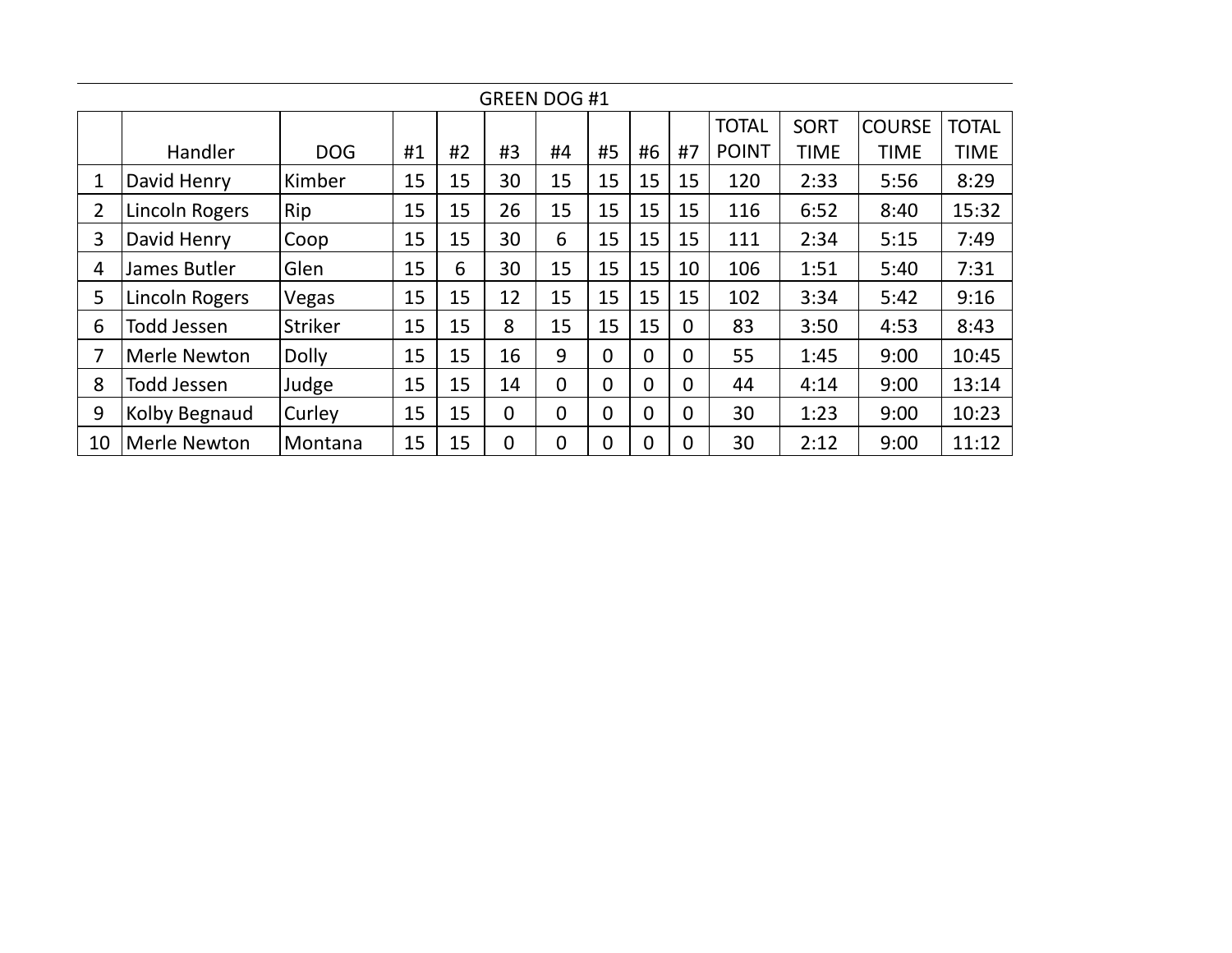|                |                       |              |    |            |             |             |             |             |                | <b>TOTAL</b> |             |               |              |
|----------------|-----------------------|--------------|----|------------|-------------|-------------|-------------|-------------|----------------|--------------|-------------|---------------|--------------|
|                |                       |              |    |            |             |             |             |             |                | <b>POINT</b> | <b>SORT</b> | <b>COURSE</b> | <b>TOTAL</b> |
|                | Handler               | <b>DOG</b>   | #1 | #2         | #3          | #4          | #5          | #6          | #7             | S            | TIME        | <b>TIME</b>   | <b>TIME</b>  |
| 1              | Dennis Taylor         | <b>Newt</b>  |    | <b>SCR</b> | <b>SCR</b>  | <b>SCR</b>  | <b>SCR</b>  |             |                | SCR SCR SCR  | <b>SCR</b>  | <b>SCR</b>    | <b>SCR</b>   |
| $\overline{2}$ | Dwayne Hurliman       | Syd          | 15 | 15         | 30          | 15          | 15          | 15          | 15             | 120          | 0:47        | 5:20          | 6:07         |
| 3              | <b>Tommy Blessing</b> | Pearl        | 15 | 15         | 30          | 15          | 15          | 15          | 15             | 120          | 1:01        | 5:26          | 6:27         |
| 4              | <b>Tommy Blessing</b> | Henry        | 15 | 15         | 30          | 15          | 15          | 15          | 15             | 120          | 1:29        | 5:18          | 6:47         |
| 5              | Kevin Lippe           | Chock        | 15 | 15         | 30          | 15          | 15          | 15          | 15             | 120          | 1:49        | 5:41          | 7:30         |
| 6              | Dwayne Hurliman       | Bill         | 15 | 15         | 30          | 15          | 12          | 15          | 15             | 117          | 1:12        | 5:42          | 6:54         |
| 7              | James Butler          | <b>Dolly</b> | 15 | 15         | 30          | 15          | 15          | 15          | 10             | 115          | 1:06        | 5:12          | 6:18         |
| 8              | Mike Thompson         | <b>Nip</b>   | 15 | 15         | 30          | 15          | 15          | 15          | 10             | 115          | 1:07        | 7:08          | 8:15         |
| 9              | James Butler          | Gus          | 15 | 15         | 24          | 15          | 15          | 15          | 15             | 114          | 1:18        | 9:29          | 10:47        |
| 10             | Kevin Lippe           | <b>Buck</b>  | 15 | 15         | 26          | 12          | 15          | 15          | 15             | 113          | 2:00        | 5:19          | 7:19         |
| 11             | Mike Thompson         | HP           | 15 | 15         | 22          | 15          | 15          | 15          | 15             | 112          | 1:34        | 5:27          | 7:01         |
| 12             | <b>Todd Jesson</b>    | Digr         | 15 | 15         | 24          | 15          | 15          | 15          | 10             | 109          | 1:04        | 5:05          | 6:09         |
| 13             | Randy McMillon        | Spot         | 15 | 15         | 22          | 6           | 15          | 15          | 15             | 103          | 1:15        | 4:26          | 5:41         |
| 14             | Jimbo Dunagan         | Denim        | 15 | 15         | 12          | 30          | 15          | $\mathbf 0$ | 15             | 102          | 1:53        | 5:21          | 7:14         |
| 15             | Randy McMillon        | Pass         | 15 | 15         | 10          | 10          | 15          | 15          | $\overline{0}$ | 80           | 1:05        | 7:05          | 8:10         |
| 16             | Jimbo Dunagan         | Jack         | 15 | 15         | $\mathbf 0$ | $\mathbf 0$ | $\mathbf 0$ | $\mathbf 0$ | 0              | 30           | 1:47        | 9:00          | 10:47        |

Non-Pro #1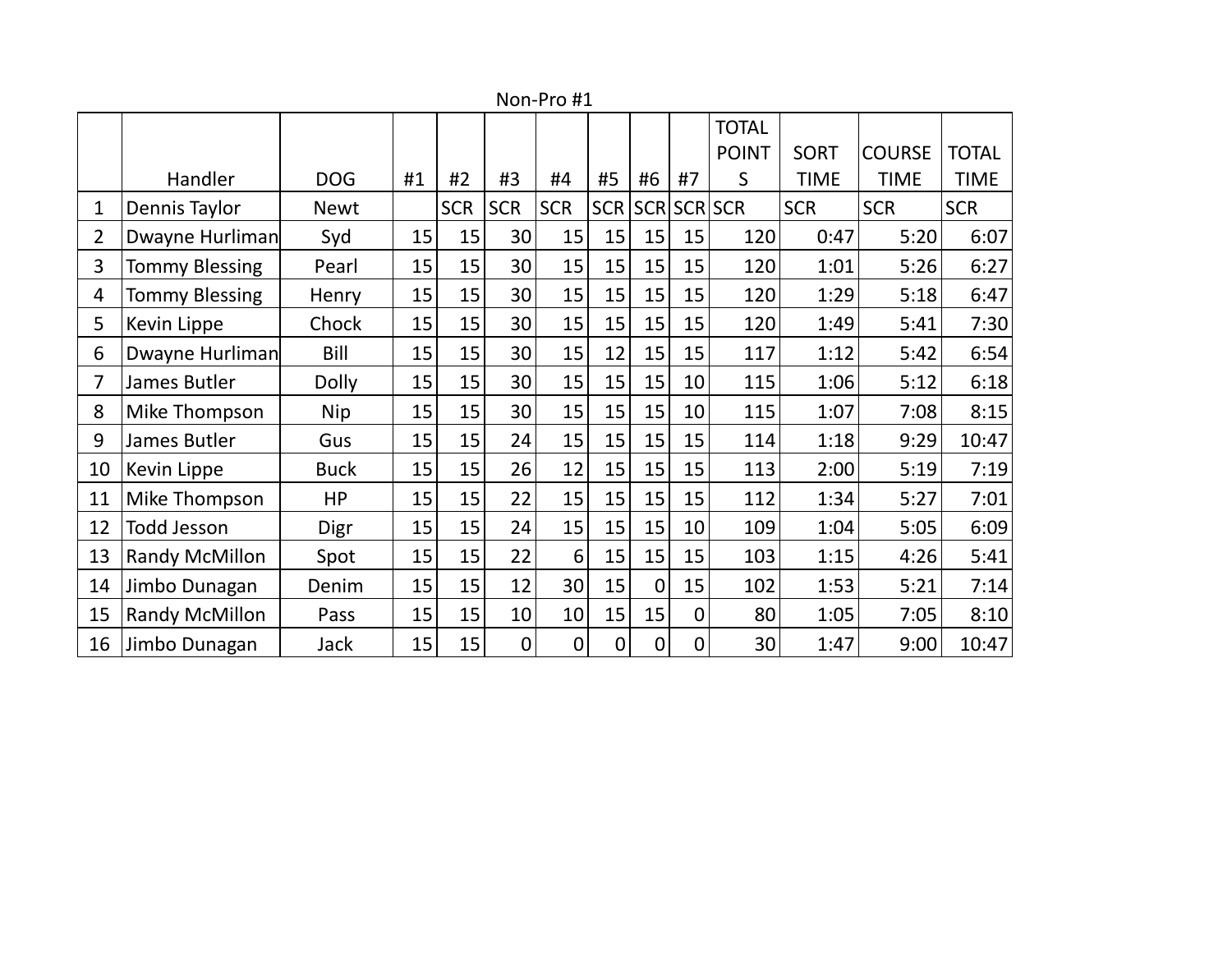|                |                       |               |    |    |    | OPEN <sub>#2</sub> |                |             |                |              |             |               |              |
|----------------|-----------------------|---------------|----|----|----|--------------------|----------------|-------------|----------------|--------------|-------------|---------------|--------------|
|                |                       |               |    |    |    |                    |                |             |                | <b>TOTAL</b> |             |               |              |
|                |                       |               |    |    |    |                    |                |             |                | <b>POINT</b> | <b>SORT</b> | <b>COURSE</b> | <b>TOTAL</b> |
|                | Handler               | <b>DOG</b>    | #1 | #2 | #3 | #4                 | #5             | #6          | #7             | S            | <b>TIME</b> | <b>TIME</b>   | <b>TIME</b>  |
| $\mathbf{1}$   | Dwayne Hurliman       | Syd           | 15 | 15 | 30 | 15                 | 15             | 15          | 15             | 120          | 0:25        | 5:17          | 5:42         |
| $\overline{2}$ | David Henry           | <b>Buck</b>   | 15 | 15 | 30 | 15                 | 15             | 15          | 15             | 120          | 1:14        | 4:30          | 5:44         |
| 3              | Kevin Lippe           | <b>Slick</b>  | 15 | 15 | 30 | 15                 | 15             | 15          | 15             | 120          | 1:22        | 4:31          | 5:53         |
| 4              | <b>Tommy Blessing</b> | Pearl         | 15 | 15 | 30 | 15                 | 15             | 15          | 15             | 120          | 1:21        | 5:00          | 6:21         |
| 5              | Keith Gilleon         | Angus         | 15 | 15 | 30 | 15                 | 15             | 15          | 15             | 120          | 1:18        | 6:18          | 7:36         |
| 6              | <b>Chris Timmons</b>  | <b>Bet</b>    | 15 | 15 | 30 | 15                 | 15             | 15          | 15             | 120          | 2:02        | 5:56          | 7:58         |
| $\overline{7}$ | Dwayne Hurliman       | Bill          | 15 | 15 | 30 | 15                 | 15             | 15          | 15             | 120          | 1:35        | 6:57          | 8:32         |
| 8              | Kevin Lippe           | Chock         | 15 | 15 | 30 | 15                 | 15             | 15          | 15             | 120          | 1:21        | 7:52          | 9:13         |
| 9              | <b>Todd Jessen</b>    | Digr          | 15 | 15 | 30 | 15                 | 15             | 15          | 15             | 120          | 1:41        | 8:27          | 10:08        |
| 10             | <b>Lincoln Rogers</b> | <b>Jack</b>   | 15 | 15 | 30 | 15                 | 15             | 15          | 15             | 120          | 2:48        | 7:55          | 10:43        |
| 11             | Mike Thompson         | <b>Dallas</b> | 15 | 15 | 28 | 15                 | 15             | 15          | 15             | 118          | 2:08        | 5:57          | 8:05         |
| 12             | Keith Gilleon         | Reo           | 15 | 15 | 24 | 15                 | 15             | 15          | 15             | 114          | 1:48        | 7:00          | 8:48         |
| 13             | James Butler          | Gus           | 15 | 15 | 24 | 15                 | 15             | 15          | 15             | 114          | 3:40        | 7:08          | 10:48        |
| 14             | James Butler          | <b>Dolly</b>  | 15 | 15 | 22 | 15                 | 15             | 15          | 15             | 112          | 2:35        | 4:51          | 7:26         |
| 15             | Mike Thompson         | Mady          | 15 | 15 | 20 | 15                 | 15             | 15          | 15             | 110          | 1:55        | 6:50          | 8:45         |
| 16             | <b>Lincoln Rogers</b> | Tuco          | 15 | 15 | 20 | 15                 | 15             | 15          | 15             | 110          | 2:40        | 6:53          | 9:33         |
| 17             | Maycon Moura          | Lyra          | 15 | 10 | 28 | 10                 | 15             | 15          | 15             | 108          | 1:42        | 6:28          | 8:10         |
| 18             | <b>Chris Timmons</b>  | Jaff          | 15 | 15 | 18 | 10                 | 15             | 15          | 15             | 103          | 1:17        | 7:20          | 8:37         |
| 19             | <b>Maycon Moura</b>   | Joker         | 15 | 10 | 20 | 10                 | 10             | 10          | 10             | 85           | 1:42        | 6:05          | 7:47         |
| 20             | David Henry           | Coby          | 15 | 15 | 18 | $\overline{2}$     | 15             | 15          | $\overline{0}$ | 80           | 1:48        | 9:00          | 10:48        |
| 21             | Lynn Bennett          | Spud          | 15 | 15 | 8  | 5                  | 6              | 15          | 15             | 79           | 2:01        | 5:42          | 7:43         |
| 22             | <b>Merle Newton</b>   | Montana       | 15 | 15 | 24 | $\overline{7}$     | $\overline{0}$ | $\mathbf 0$ | $\overline{0}$ | 61           | 0:45        | 9:00          | 9:45         |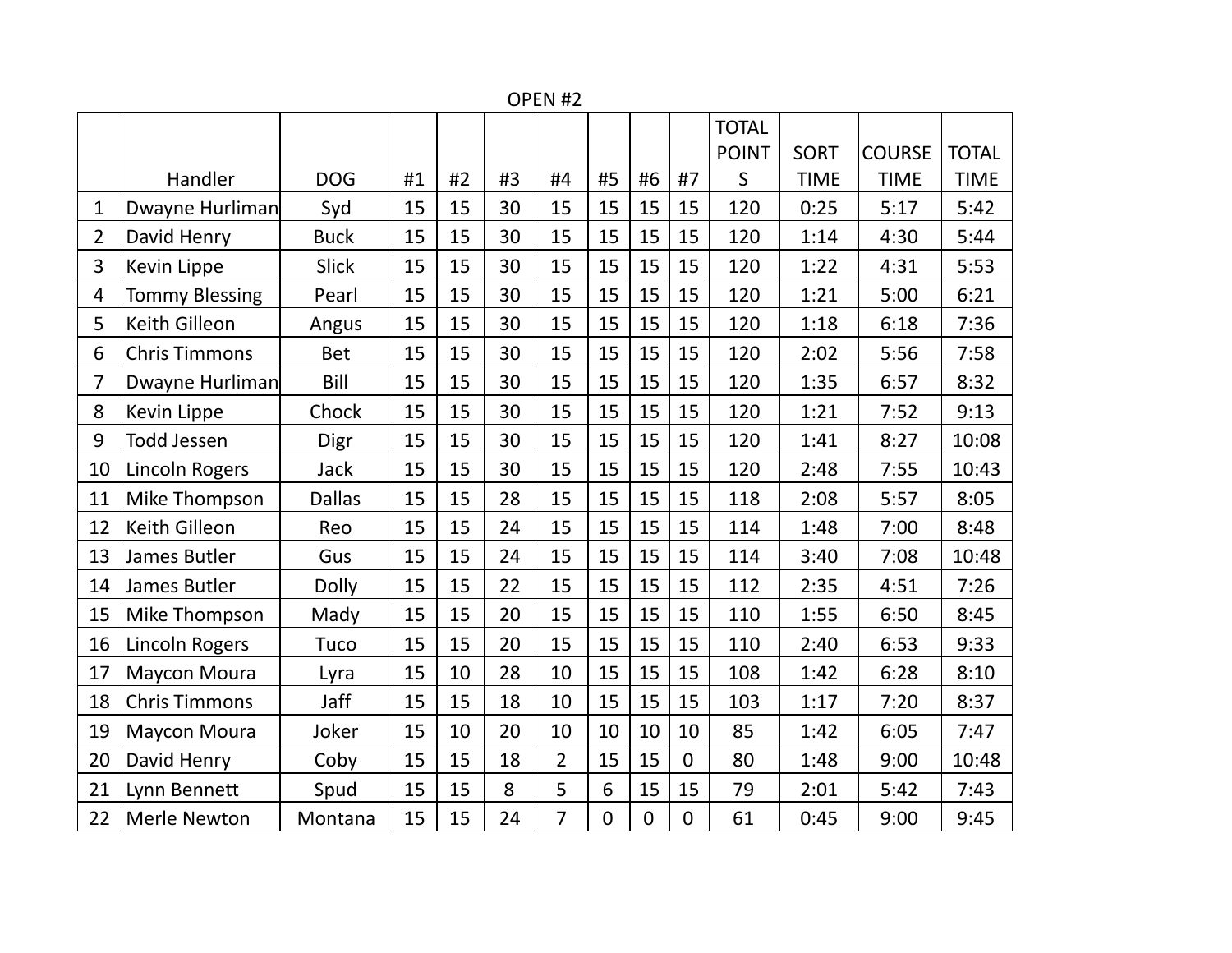|                |                    |                |            |            |            |                |    |                |          | <b>TOTAL</b> |             |               |              |
|----------------|--------------------|----------------|------------|------------|------------|----------------|----|----------------|----------|--------------|-------------|---------------|--------------|
|                |                    |                |            |            |            |                |    |                |          | <b>POINT</b> | <b>SORT</b> | <b>COURSE</b> | <b>TOTAL</b> |
|                | Handler            | <b>DOG</b>     | #1         | #2         | #3         | #4             | #5 | #6             | #7       | S            | TIME        | <b>TIME</b>   | <b>TIME</b>  |
| 1              | Todd Jessen        | Judge          | <b>SCR</b> | <b>SCR</b> | <b>SCR</b> | <b>SCR</b>     |    | SCR SCR SCR    |          | <b>SCR</b>   | <b>SCR</b>  | <b>SCR</b>    | <b>SCR</b>   |
| $\overline{2}$ | Kolby Begnaud      | Curley         | 15         | 15         | 30         | 15             | 15 | 15             | 15       | 120          | 1:08        | 7:00          | 8:08         |
| 3              | Lincoln Rogers     | Rip            | 15         | 15         | 30         | 15             | 15 | 15             | 15       | 120          | 5:57        | 5:21          | 11:18        |
| 4              | Merle Newton       | Montana        | 15         | 15         | 28         | 5              | 15 | 15             | 15       | 108          | 1:45        | 6:45          | 8:30         |
| 5              | James Butler       | Glen           | 15         | 15         | 16         | 15             | 15 | 15             | 10       | 101          | 2:02        | 6:17          | 8:19         |
| 6              | David Henry        | Coop           | 15         | 15         | 12         | 15             | 15 | 15             | 10       | 97           | 1:06        | 3:01          | 4:07         |
| 7              | David Henry        | Kimber         | 15         | 15         | 22         | 2              | 15 | 15             | 5        | 89           | 1:26        | 5:35          | 7:01         |
| 8              | <b>Todd Jessen</b> | <b>Striker</b> | 15         | 15         | 18         | 5              | 5  | 15             | $\Omega$ | 73           | 1:10        | 9:00          | 10:10        |
| 9              | Merle Newton       | <b>Dolly</b>   | 15         | 15         | 8          | 10             | 10 | 10             | $\Omega$ | 68           | 1:17        | 9:00          | 10:17        |
| 10             | Lincoln Rogers     | Vegas          | 15         | 15         | 12         | $\overline{0}$ | 10 | $\overline{0}$ | $\Omega$ | 52           | 5:45        | 9:00          | 14:45        |

GREEN DOG #2